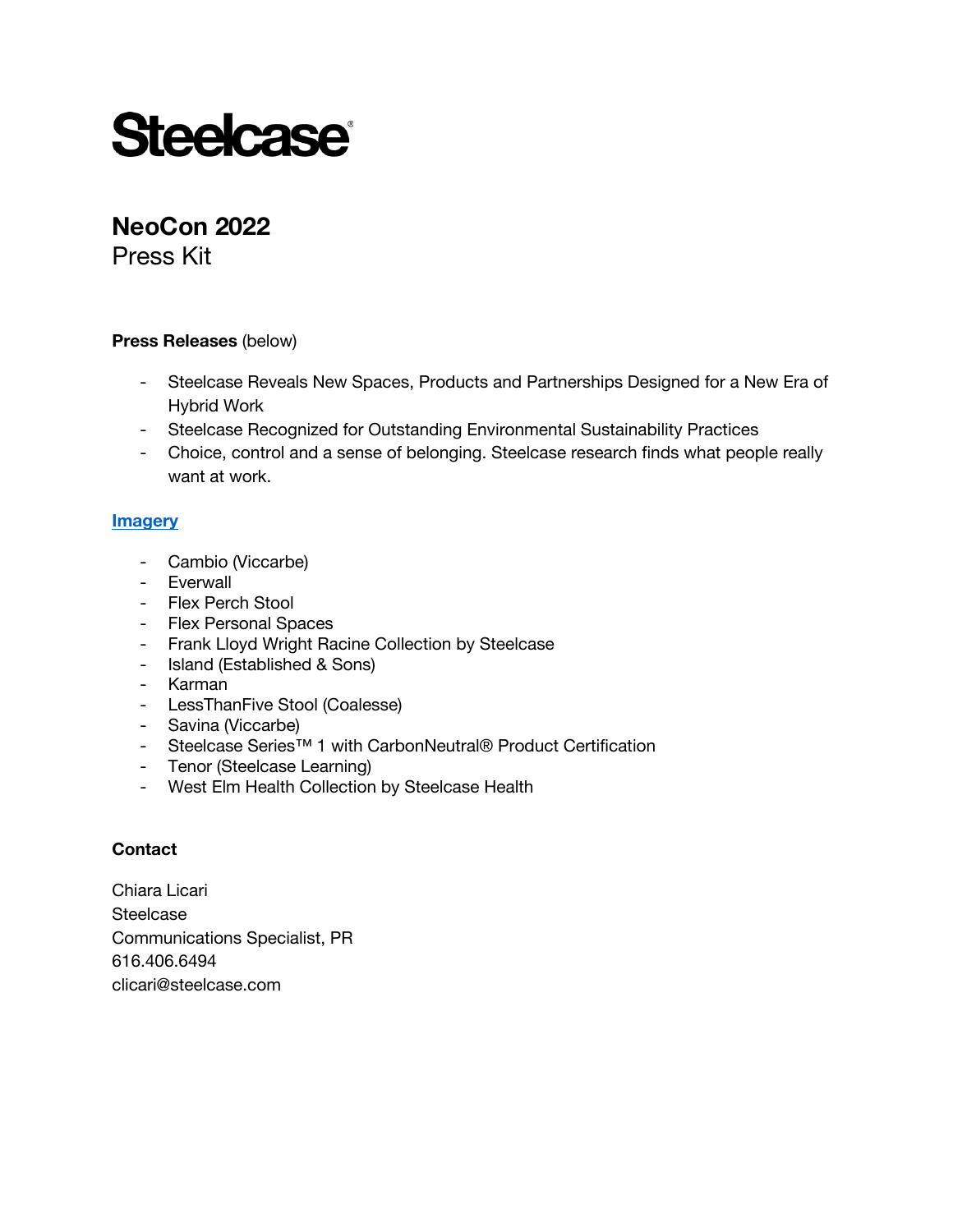

**For Immediate Release**

**Contact:** Chiara Licari Steelcase, 616.406.6494 <clicari@steelcase.com>

## **Steelcase Reveals New Spaces, Products and Partnerships Designed for a New Era of Hybrid Work**

*New solutions create hybrid neighborhoods to help people collaborate, focus and find a sense of belonging*

**Grand Rapids, MI, June 13, 2022 –** At NeoCon 2022 this week, Steelcase is showcasing new products and solutions to support its new approach to office design — hybrid neighborhoods.

As organizations worldwide have adopted hybrid work policies, their offices also need to change to support the new realities of hybrid work. Focused less on standardization and more on the uniqueness of individuals and teams, hybrid neighborhoods are designed to help people collaborate, whether they are in-office or remote, find places to focus, better control their environment and create a sense of belonging and inclusiveness.

Recent Steelcase research, which surveyed nearly 5,000 office workers in 11 countries, found 87% of people expect to spend some time in the office moving forward, but 56% of meetings will be hybrid. Since people will be spending more time on video calls, they'll need to be more intentional about why they are going to the office, and they'll expect elevated experiences when they get there. Because great neighborhoods have energy and life, but also allow for quiet moments of solitude, Steelcase shares how the workplace can be more like the places we live to accommodate and enhance hybrid work.

"New ways of working require new spaces. The new era of hybrid work means people will have choices about where to work and, in many ways, the office has to work even harder to attract people and keep them coming back. Offices will need to earn people's commute by meeting a new set of needs, including the ability to collaborate and get moments of privacy," said Allan Smith, senior vice president and chief revenue officer of Steelcase. "Our new products and partnerships add to the industry's most extensive portfolio that allows us to create neighborhoods unique to each customer and team. We're working with industry leaders in design and technology to create spaces that help people work better."

**Steelcase at NeoCon 2022**

**New collaborations**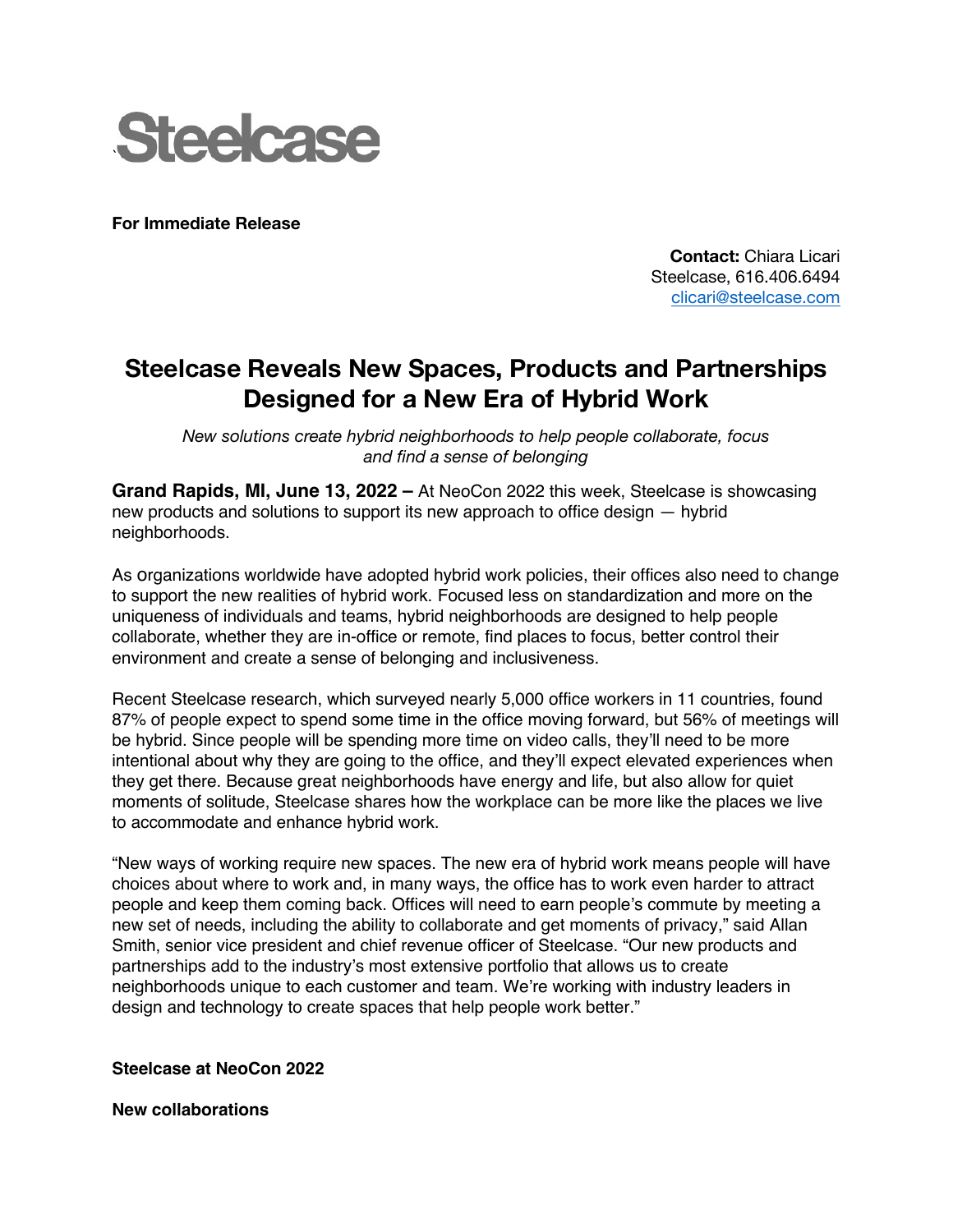Steelcase will feature products from its growing network of global partners:

Steelcase and the **Frank Lloyd Wright Foundation's** creative collaboration will be sweeping in scope as the organizations reflect on the past to continue Wright's legacy into the future by revisiting, reinterpreting and reintroducing Wright's designs, as well as co-create novel concepts rooted in his principles to provide products that enhance how we live and work today. Steelcase will draw on the Foundation's archives and Wright's organic design principles for aspiration and inspiration as they together intend to establish ongoing collections of fine furnishings, textiles and wall coverings that evolve from the legendary to the unexpected.

**The Frank Lloyd Wright Racine Collection by Steelcase**, including both a signature reintroduction as well as a reinterpretation of the desk, chair and accessories that were originally designed for the SC Johnson Administration Building, is previewed in the Steelcase showroom.

Steelcase also recently acquired **HALCON**, a Minnesota-based designer and manufacturer of precision-tailored wood furniture for the workplace. The acquisition complements the current portfolio of Steelcase wood products, offering uncompromising design and master craftsmanship to architecture and design professionals and customers.

The combined expertise of **West Elm** and Steelcase helps create inspiring spaces that meet the evolving needs of patients, families and clinicians. The **West Elm Health Collection by Steelcase Health** is created to hold up to the rigors of healthcare spaces while feeling welcoming and inviting. It includes features designed specifically for the clinical environment such as an appropriate recline, metal legs, crumb sweep and high-performance fabrics.

Additionally, Steelcase Health introduces another new partnership with **ModuForm,** an experienced provider of durable, safe and welcoming furniture for behavioral health spaces. ModuForm furniture was created with materials and designs that resist tampering, puncturing and scratching. Easy to keep clean and simple to maintain, the designs are comfortable, inviting and encourage independence.

## **New products**

Steelcase brand showrooms display new ways to support both focus work and hybrid collaboration, giving people choice and control over where and how they work. The latest products include:

- **Everwall™** A prefabricated architectural wall system designed to quickly and easily transform interior spaces ranging from small enclaves to meeting rooms, or from floor to floor — all while using the same kit of parts. Available in a wide array of finishes, including new luxe paints, and broad range of new hardware, Everwall meets any designer's vision.
- **Steelcase**® **Flex Personal Spaces** A simple and flexible set of products joining the Steelcase Flex Collection and offering workers a place to call home at work where they can control and adapt their environment, whether participating in a video call or doing some heads-down focused work. Personal Spaces can be easily and quickly adapted to achieve the level of privacy people need.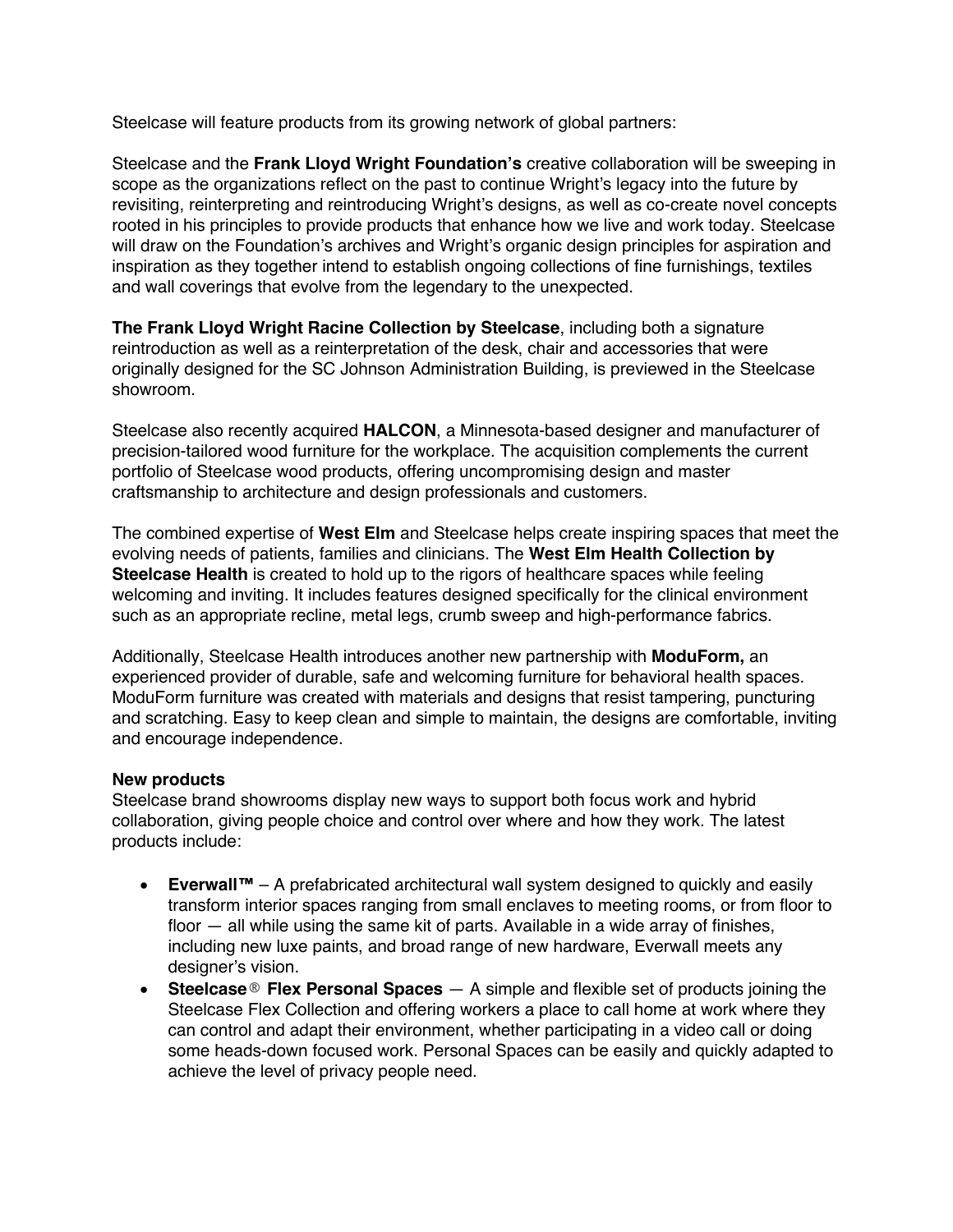- **Steelcase Flex Perch Stool** This 100% recyclable stool offers a quick place to sit while staying fully engaged in mind, body and collaboration. Designed to meet the needs of dynamic teams, the space-saving Perch Stool uses electronic waste instead of materials sourced from virgin fossil fuel as a raw material.
- **Steelcase Karman™** A first-of-its-kind ergonomic chair that weighs only 29 pounds, Steelcase Karman is designed to naturally respond to the body's movement and deliver comfort in an entirely new way. Its 21st century design combines a new proprietary mesh textile, Intermix, with an integrated cushioning system that doesn't sag or feel stiff, with an ultra-light, flexible frame that eliminates stiff edges, so people feel less pressure on the seat and back than other, traditional mesh chairs.
- **LessThanFive**® **Stool by Coalesse** Fabricated entirely from carbon fiber, a material Coalesse introduced with its LessThanFive Guest Chair in 2016, the LessThanFive Stool is made of one of the strongest and lightest materials available. It is not only easy to move and ideal for collaborative spaces but a form specific to its material. The sculptural stool's strength inherent to carbon fiber allows for a new kind of stool typology with a counterbalancing cantilever seat and x-shaped footrest.
- **Steelcase Series™ 1 with CarbonNeutral® Product Certification** The new Steelcase Series 1 with CarbonNeutral® product certification is the first entry in the Steelcase carbon neutral product portfolio and gives companies more options to reduce their carbon footprint. It offers the same design, ergonomics and quality engineered in the existing Steelcase Series 1 task chair with the added benefit of offsetting 100% of emissions through projects like forest management, renewable energy, cleaner cooking and electric transportation.
- **Hybrid Collaboration Table** —Through recent work with Microsoft, Steelcase discovered that shifting space design from portrait to landscape creates a more equitable hybrid meeting experience for all attendees — in-person and remote. The Hybrid Collaboration Table has been tested and designed to support the video-centered meeting experience, accommodating the appropriate camera angle and view of the large screen.
- **Savina™ by Viccarbe** Practical and comfortable, the Savina lounge keeps people engaged in a relaxed posture and able to work for hours, whether they're working alone or with others. Savina allows people and teams to easily rearrange or move the setting thanks to hidden casters.
- **Cambio™ by Viccarbe** Viccarbe's Cambio table fits easily into any social setting, collaboration area or private office space. Integrated power ensures everyone stays connected.
- **Tenor™** Tenor chair and stools deliver the value of an active learning chair at an attainable price point for schools in today's ever-changing learning landscape. Tenor is designed for ultimate comfort sitting, stacking and stowing. With a flexible back, nondirectional seat, intuitive back hook, quick stacking and stowing abilities and vibrant finishes with a choice of glides or casters, Tenor lets students easily adapt to any learning mode.
- **Numbers™ Chair + Desk by Smith System** Numbers Chair and Desk provide the practicalities of comfort, strength and versatility with the visual subtleties of great design in classroom furniture. Unlike most traditional school seating made from injection molding, Numbers is ergonomically sculpted through blow-molding technology for a more cushioned effect, good posture and 360-degree-seating and maximum durability. The height-adjustable chairs and desks are easy to lift, with stacking components that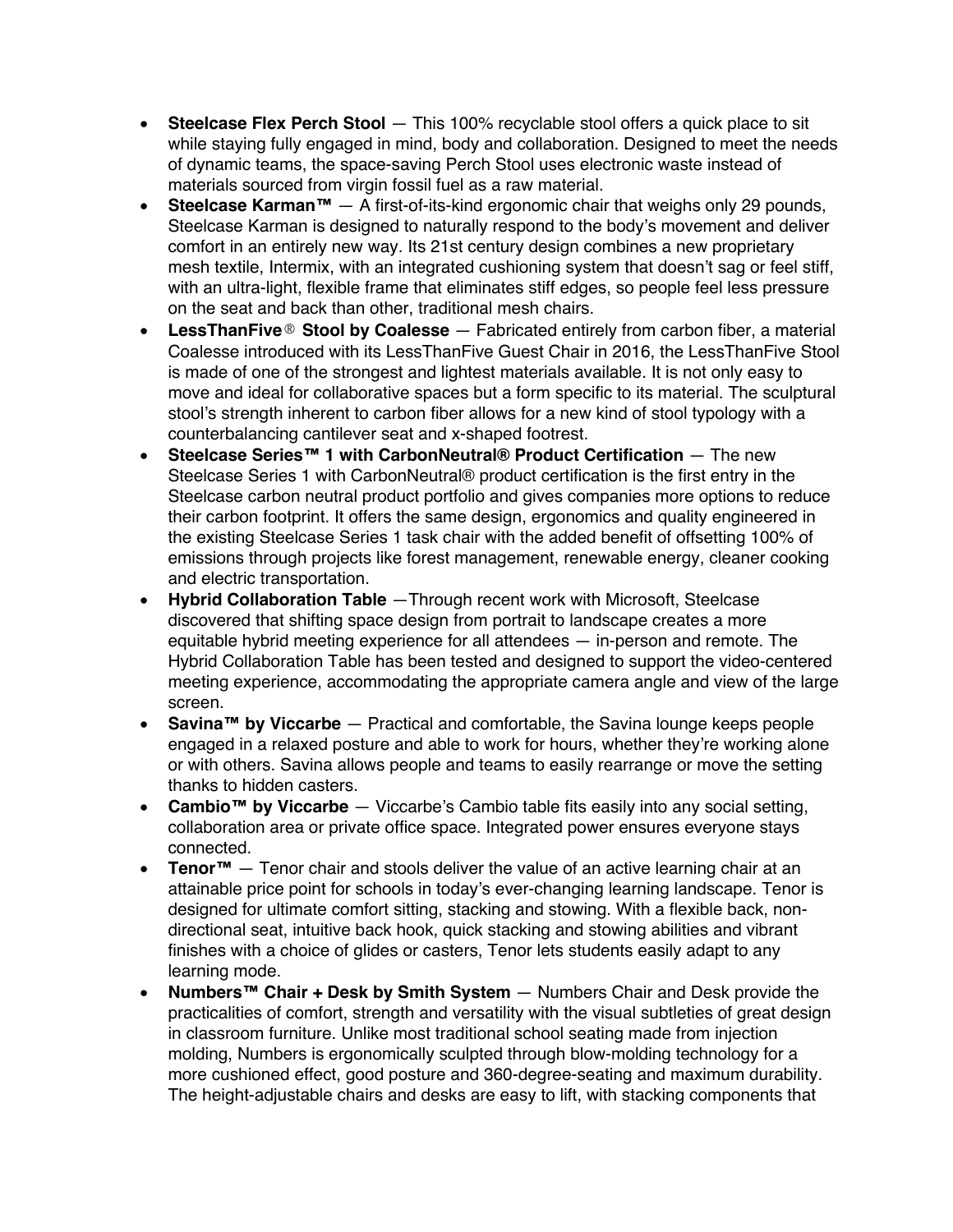deter damage to frames and paint — even the youngest students can slide and stack a few chairs and desks at a time.

• **Island Collection by Established & Sons** — The Island Collection is a versatile, space-optimizing bench seating system with a variety of configurations. Island gives inbetween areas a collaborative, functional use and invites passersby to sit, perch or lounge. The understated design creates a central focal point for high-traffic communal environments.

For more information on Steelcase at NeoCon, visit [Steelcase.com/neocon.](steelcase.com/neocon)

#### **About Steelcase**

Organizations around the world trust Steelcase to help them create places that help people work better, be inspired and accomplish more. The company designs, manufactures, and partners with other leading organizations to provide architecture, furniture, and technology solutions – accessible through a network of channels, including over 800 Steelcase dealer locations. Steelcase is a global, industry-leading, and publicly traded company with fiscal year 2022 revenue of \$2.8 billion. For more information, visit [steelcase.com.](steelcase.com)

# # #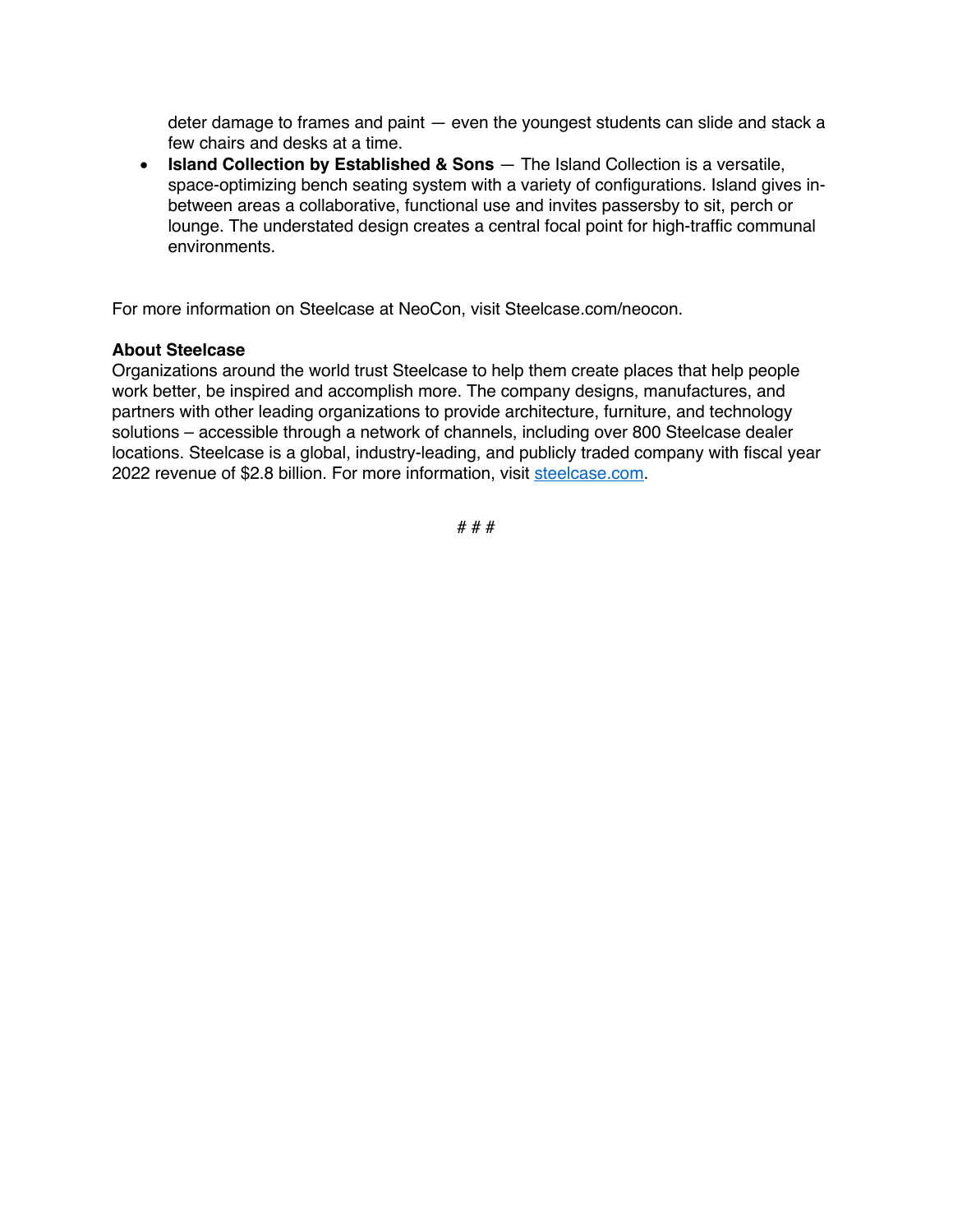

**For Immediate Release**

**Contact:** Chiara Licari Steelcase, 616.406.6494 <clicari@steelcase.com>

## **Steelcase Recognized for Outstanding Environmental Sustainability Practices**

*Company wins EcoVadis Gold, EPA WasteWise award, listed on the CDP Supplier Engagement Leaderboard and accepted as a U.S. Department of Energy' Better Climate Challenge partner*

**Grand Rapids, Michigan, June 9, 2022 –** Today Steelcase announced a series of recent awards and recognitions that celebrate the company's commitment to designing products that have less impact on the planet and its work to reduce climate change.

"We're delighted to be recognized both nationally and internationally for the work we've done and progress we continue to make," said Mary Ellen Mika, director of sustainability for Steelcase. "While there's much more to accomplish, hitting these milestones energizes us as we keep to our commitment to limit the impact of climate change through sustainable practices across our business."

[EcoVadis,](http://ecovadis.com/) the world's largest and most trusted provider of business sustainability ratings, scored Steelcase at a Gold level, placing it in the top four percent of companies assessed globally. The EcoVadis rating is awarded based on the themes of environment, labor and human rights, ethics and sustainable procurement. Most notably, the company was recognized for its overall sustainability achievements, including its commitment to cut greenhouse gas emissions as approved through the independent Science-Based Targets Initiative. This is the second year Steelcase has been recognized by EcoVadis with a Gold award.

Steelcase also received the [EPA's WasteWise Award](https://www.epa.gov/smm/2021-wastewise-regional-award-winners) in the large business category for outstanding leadership in reducing the amount of waste going to landfills and incinerators for disposal. The company was recognized for its commitment to scrap reduction in manufacturing, with a 25% reduction in fiscal year 2022.

Additionally, Steelcase has been recognized on the [2021 CDP Supplier Engagement](https://www.cdp.net/en/research/global-reports/changing-the-chain)  [Leaderboard.](https://www.cdp.net/en/research/global-reports/changing-the-chain) The CDP is a not-for-profit organization that runs the global environmental disclosure system for business and local governments. Steelcase was recently recognized in the top eight percent of reporting companies for its work with suppliers to tackle climate change. Additionally, for calendar year 2021, Steelcase received the highest grade among the contract furniture industry for overall environmental transparency and action. Finally, [the U.S. Department of Energy](https://betterbuildingssolutioncenter.energy.gov/climate-challenge) recognized Steelcase as a partner in the Department of Energy's Better Climate Challenge for committing to reduce greenhouse gas emissions across the company by at least 50% within 10 years and to work with the DOE to share successful solutions and decarbonization strategies. As a partner, Steelcase is one of more than 50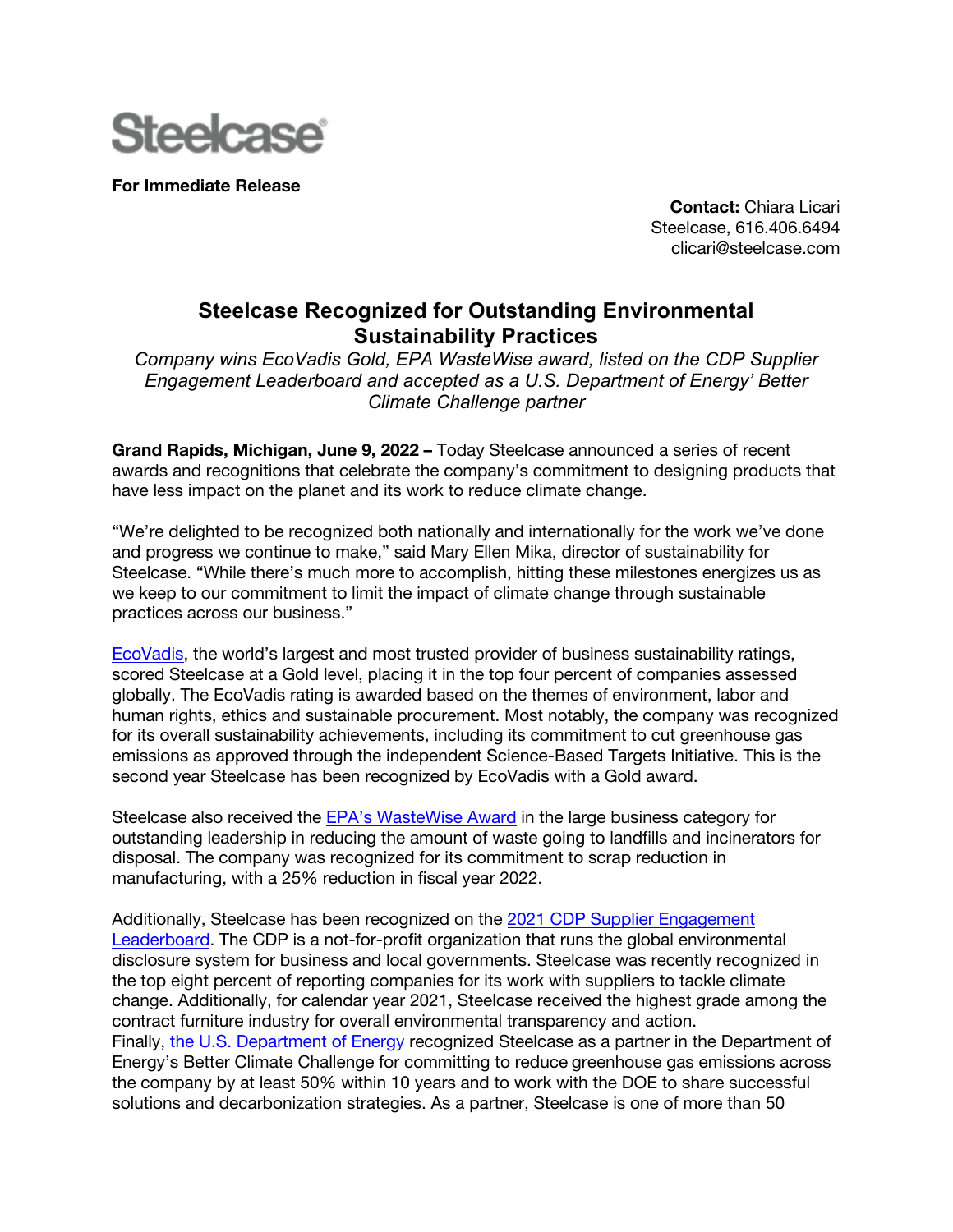organizations across the U.S. economy that are stepping up to the challenge and driving realworld action toward a low-carbon future.

"We believe in protecting our environment in everything we do. Our products and operations are designed around smart material choices, addressing embodied carbon, reducing packaging waste and preparing for a circular economy," continued Mika. "Our commitment to the planet can be seen through real actions, including our work with these great organizations."

In its commitment to transparency of its products and processes, Steelcase recently announced it has the most [BIFMA LEVEL-certified products](https://www.steelcase.com/press-releases/steelcase-takes-industry-lead-sustainability-standard-281-bifma-level-certified-products/) in the contract furniture manufacturing industry. BIFMA LEVEL is a multi-attribute standard that provides a comprehensive approach to measure product materials and chemicals, manufacturing processes and the social responsibility commitments of an organization. Additionally, the company also boasts 283 products listed on th[e Origin database, th](https://origin.build/#/)e world's largest product material data hub. Those products make up the vast majority of the company's sales, and 86 percent of them can be found on the [Mindfulmaterials library,](https://mindfulmaterials.origin.build/#/materials) a database for the industry's most sustainable products.

Steelcase creates products that are good for people and good for the world. The company's products and operations are designed around a commitment to reduce climate change, reinforced by sustainable practices across our value chain. Learn more at this [Steelcase](https://www.steelcase.com/discover/steelcase/esg-overview/environmental/)  [website.](https://www.steelcase.com/discover/steelcase/esg-overview/environmental/)

#### **About Steelcase**

Organizations around the world trust Steelcase to help them create places that help people work better, be inspired and accomplish more. The company designs, manufactures and partners with other leading organizations to provide architecture, furniture, and technology solutions – accessible through a network of channels, including over 800 Steelcase dealer locations. Steelcase is a global, industry-leading, and publicly traded company with fiscal year 2022 revenue of \$2.8 billion. For more information, visit [steelcase.com.](steelcase.com)

# # #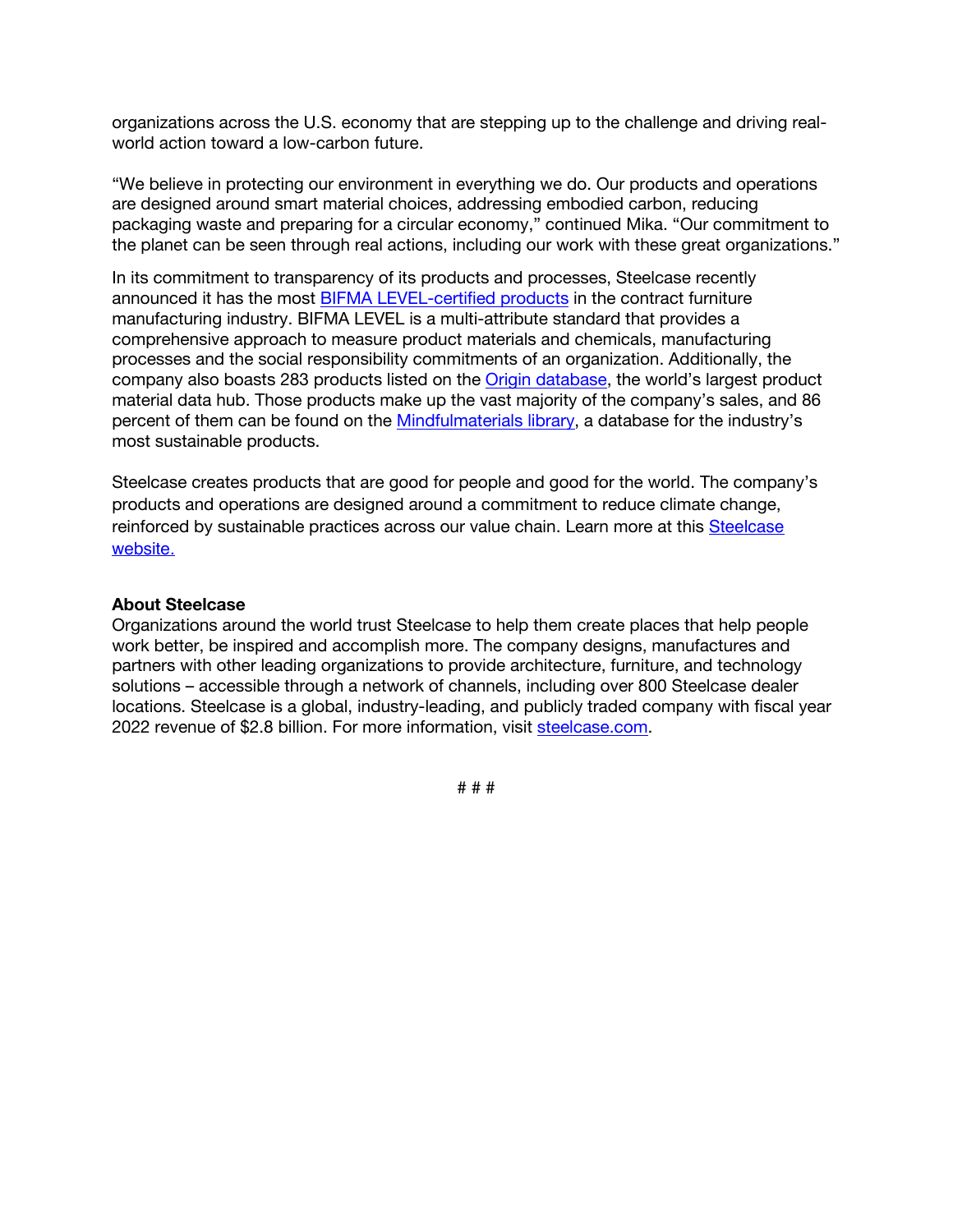

**For Immediate Release**

**Contact:** Chiara Licari Steelcase, 616.406.6494 <clicari@steelcase.com>

## **Choice, control and a sense of belonging. Steelcase research finds what people really want at work.** *A new report reveals what people really value in their post-pandemic workplaces*

**Grand Rapids, Michigan, Feb. 23, 2022 –** Steelcase today released a new global research report which points to employees' new needs since the pandemic began: greater control, comfort and privacy in the workplace. The study also found that people who like working from the office are more engaged, productive, connected to their organization's culture and less likely to leave their jobs.

The Steelcase report, ["The New Era of Hybrid Work"](steelcase.com/globalreport2022) surveyed nearly 5,000 workers in 11 countries in late 2021. Many of those surveyed have returned to the office after working from home during the COVID-10 pandemic. The findings reveal 87% of people will spend at least some of their time working from the office, but 45% prefer working from home. One of the appealing attributes of home for 70% of employees is that they have a dedicated space for work, but in the office, over 50% have desks in open areas, with less access to privacy. As employers encourage people to work in the office, the office must work harder to meet these new needs.

"It's not enough to simply re-open the office doors and offer a hybrid work policy," said Chris Congdon, director of global research communications. "Today's office needs to earn the commute of employees. We've learned from those who have returned that their wants and needs have fundamentally shifted. The office needs to support the new ways people work while helping to create a sense of community where people belong and feel valued."

## **Research Highlights**

## **Key Finding #1: When people like their office, they are more engaged, productive and connected to the organization's culture and likely to stay.**

Steelcase researchers analyzed a wide range of factors that influence positive employee sentiments such as engagement, productivity, connection to culture and retention. They looked at considerations like commute time, income and tenure with the company. Surprisingly, the factor that most impacted engagement, productivity and feeling connected to the culture is when people like working from the office. (Employee retention is most impacted by tenure with the organization.) Satisfaction with the office leads workers to feel 33% more engaged, 30% more connected to culture, 9% more productive and 20% less likely to leave.